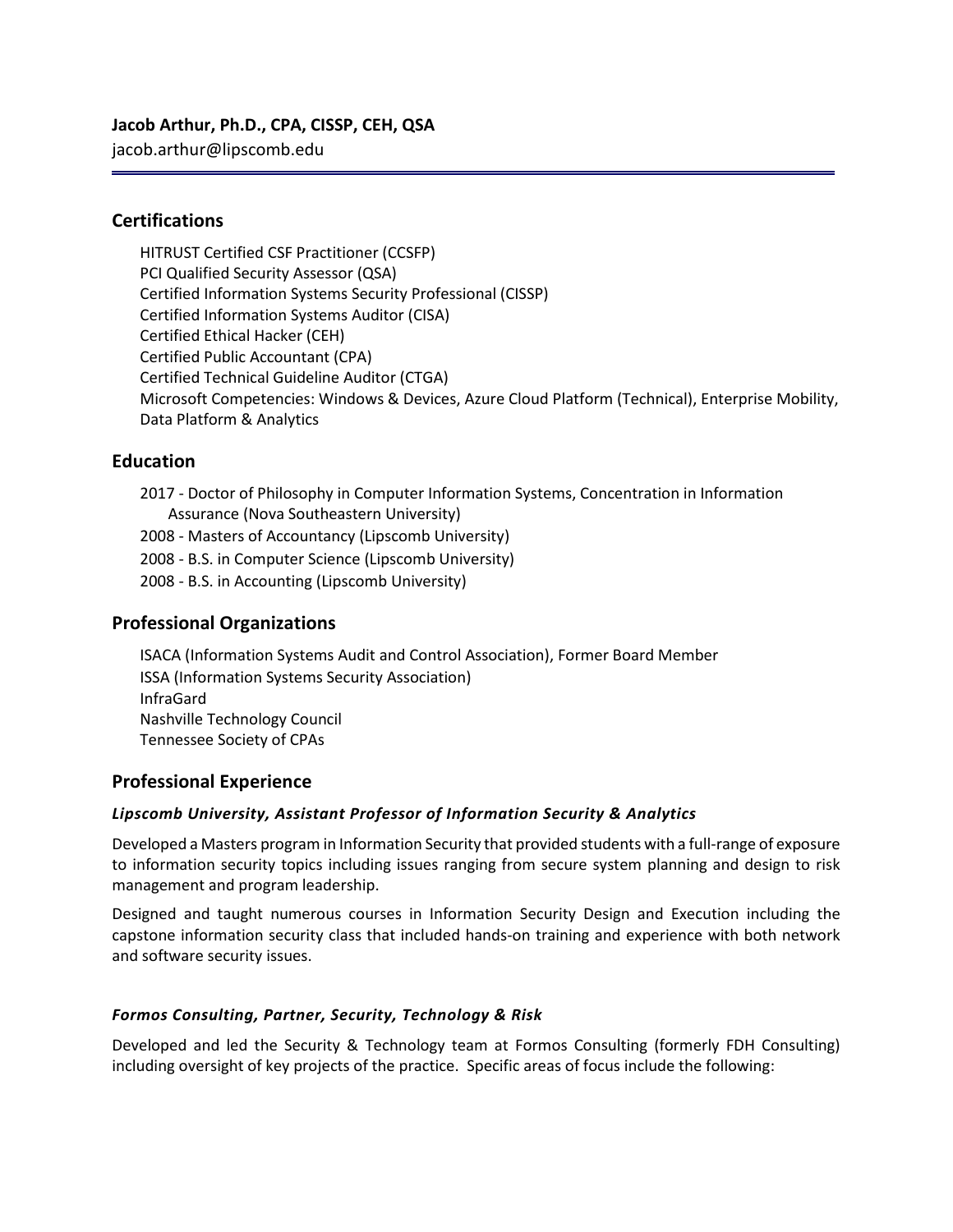- Lead outsourced CISO and Security Program Design and Management engagements for companies with up to \$3B in revenue.
- Oversee secure software engineering and reverse engineering efforts to address client needs regarding software interoperability and data extraction.
- Designed methodology for and led security assessments and penetration tests for many companies, including numerous public companies as well as large private entities.
- Oversee forensic and computer security incident response engagements including litigation support and internal investigations dealing with eDiscovery issues, theft of intellectual property, misappropriation of resources, violation of acceptable use, harassment, and discrimination.

### *Corizon Health, CISO & HIPAA Security Officer*

Led a complete overhaul of the Information Security function for Corizon Health, a nation-wide correctional healthcare company, and served as the HIPAA Security Officer dealing with HIPAA-related technology issues as well as advising on HIPAA Privacy issues from a technical perspective.

Additionally, oversaw and advised on the security architecture and development of a purpose-built mobile device EHR platform to address specific correctional environment challenges.

### *Sentry51, Founder & Chief Architect*

Envisioned and architected the Sentry51 Security Monitoring platform, including leading development of the initial prototype and launch version of the software.

#### *SDSForums, Co-Founder & Chief Architect*

Led technical design and architecture for the development of the SDSForums Chemical Safety Information Platform, including algorithmic design and implementation of a novel approach to quantitative analysis of chemical safety and environmental impact.

# **Public Speaking**

"A Technical Analysis of the Software Design Issues in the Solarwinds Attack" – ISACA, January 2021

"Emerging Technologies and Security Control Impact" – Lipscomb University, Updating the Professional Accountant Seminar, December 2020

"Lessons Learned from Security Breaches" – Lipscomb University, Updating the Professional Accountant Seminar, December 2020

"Applied Technology & Analytics" – Lipscomb University, Updating the Professional Accountant Seminar, December 2019

"Blockchain Impacts on the Accounting Profession" – Lipscomb University, Updating the Professional Accountant Seminar, December 2018